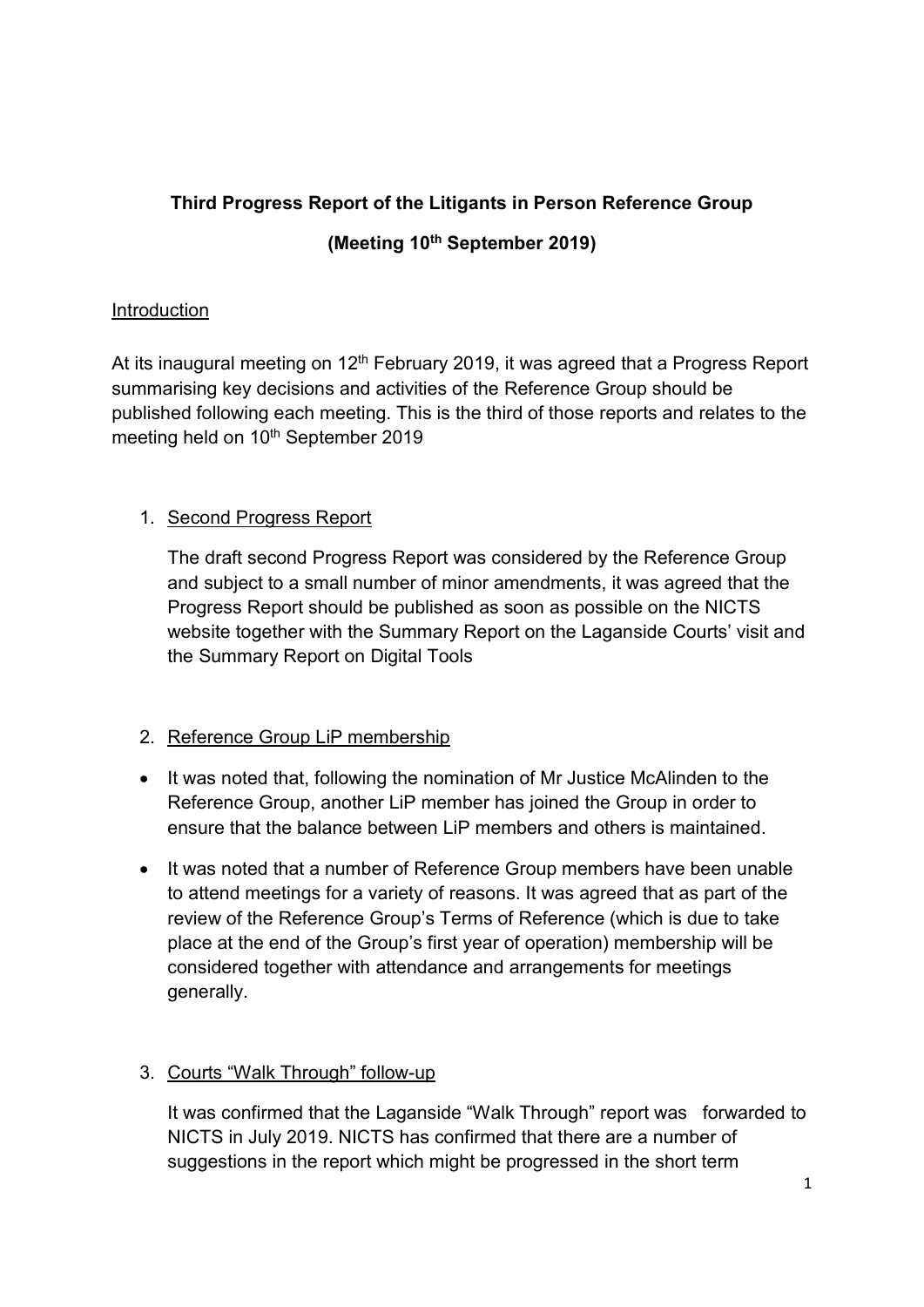(e.g. improvements to court signage) and that NICTS and DoJ will consider how these might be taken forward.

The remaining suggestions will be considered in the context of the wider NICTS review on Estates and ICT strategies. That review will then be the subject of consultation with interested parties and groups including the Reference Group. It was stressed to NICTS that Reference Group members would welcome the opportunity to engage constructively with NICTS at the point where any new suggestions for improvements or changes are at a formative stage.

NICTS is keen to get feedback on the courts outside Belfast. A "walk through" of Dungannon courthouse will take place on 4<sup>th</sup> October, followed by a summary report of observations to NICTS.

#### 4. Update and follow up on Digital Tools Summary Report

The summary report on potential use of digital tools to improve access to information and support for LiPs was forwarded to NICTS at the beginning of September 2019.

#### 5. Training

At the Reference Group meeting held on 21<sup>st</sup> May 2019 there had been an agreement, that the Reference Group would host a two day training event on Coping with Distressed Clients, targeted mainly at lawyers and other legal advisers. It was agreed to aim for dates early in the New Year so that there is sufficient time to plan and advertise the event widely in order to maximise attendance. Day 1 will be a workshop (previously run in GB) and Day 2, it is proposed, will involve a series of meetings/smaller group discussions with key stakeholders. Further consideration will be given to how best to use Day 2.

#### 6. Promoting understanding of the role of McKenzie Friends

There was a preliminary discussion on this item. However, it was recognised by all that this is a complex and wide-ranging subject requiring detailed consideration. It was therefore agreed that a sub-group will be convened as soon as possible to consider the issue and how the Reference Group might best take it forward, focussing in particular on those aspects that impact most directly on LiPs. The sub-group will report back to the next quarterly meeting of the Reference Group.